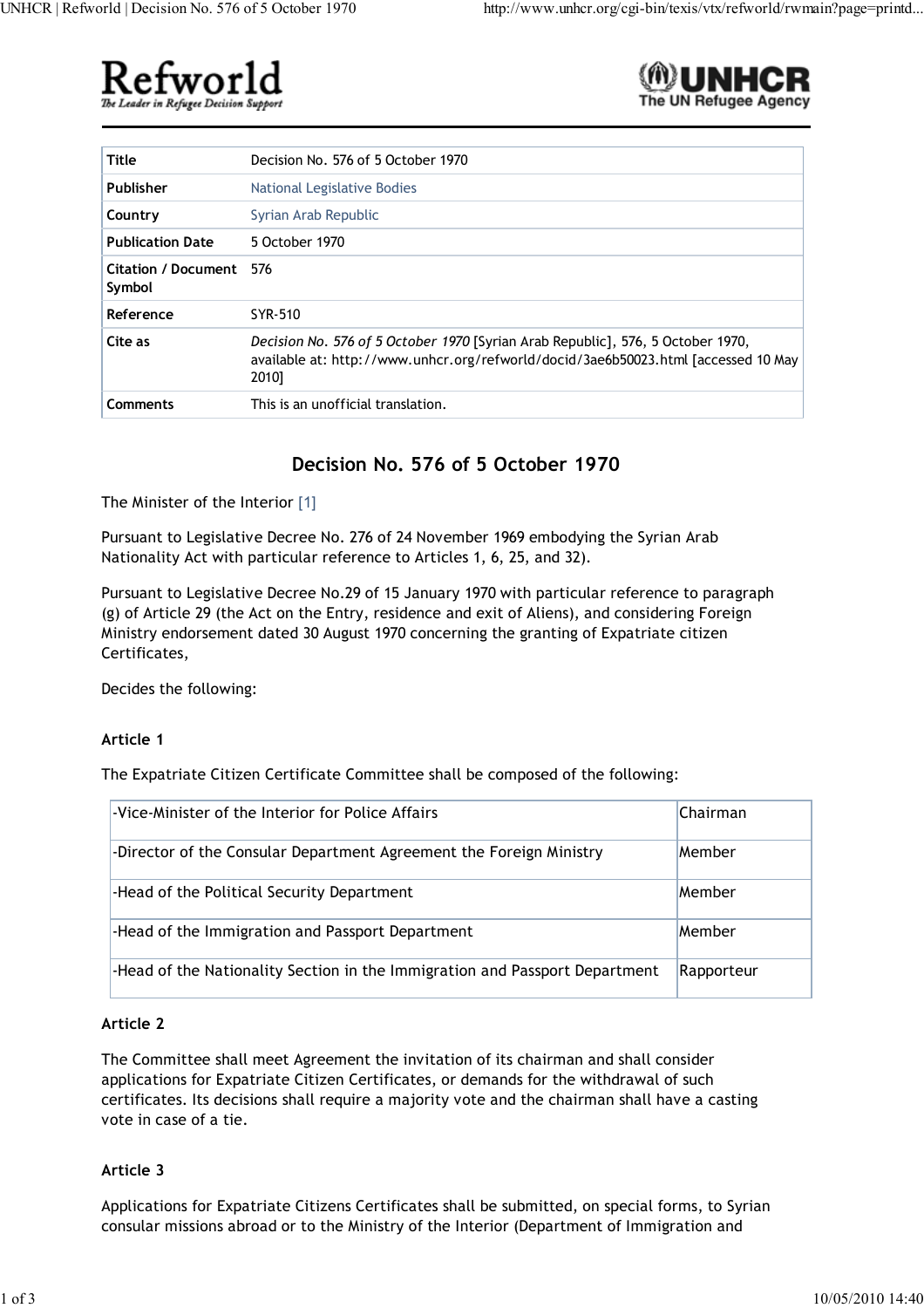passports) at home. An applicant must meet the following conditions:

A. He must be of Arab origin, not resident in any Arab state or national of any Arab state.

B. He must not be member of any political party, society, or club opposed to pan Arabism and has never engaged in any anti-Arab activity whether within or without.

## **Article 4**

Heads of political and consular missions abroad shall give their frank assessment of the applications submitted to them and shall clarify all relevant points. The Head of the Department of Immigration and Passports shall use all means possible to verify data and ascertain appropriateness of application.

# **Article 5**

The Expatriate Citizen Certificate shall be granted by the Minister of the Interior. It shall be duly processed by the Department of Immigration and Passports (Nationality Branch) which shall keep a special Register of the names of all such certificate holders.

## **Article 6**

Holders of the Expatriate Citizens Certificate shall enjoy the following privileges:

A.They shall be exempt from the entry visa, the residence permit, and the exit visa requirements. Formalities for them are confined to recording their arrival.

B.They shall have the same rights as Syrian Arab citizens with regard to the right to work in private establishments, to open their own stores, and to practice business.

C.They may invest assets in Syria and transfer those assets in accordance with the laws and regulations applicable to Syrian Arab citizens.

D.The shall be treated on equal footing with Syrian Arab nationals and provided with all possible assistance by Syrian Arab missions abroad.

E.They shall have the right to own and inherit property in Syria, even if the country of their nationality does not give Syrians such right.

F.The shall have the right to acquire the Syrian Arab nationality in accordance with paragraph (A) of Article 6 of the Nationality Act No.276 of 1969.

## **Article 7**

The Expatriate Citizen Certificate shall be withdrawn if it is found that the holder has exploited his position against the interests of the country.

## **Article 8**

The case of someone from whom the certificate has been withdrawn may be reconsidered six months after the withdrawal decision.

# **Article 9**

Anyone from whom the Expatriate Citizen Certificate has been withdrawn in pursuant of Article 7 above has the right to liquidate his business in Syria in accordance with the provisions of these regulations within three months from the date of the withdrawal decision, provided that this does not affect the rights of others.